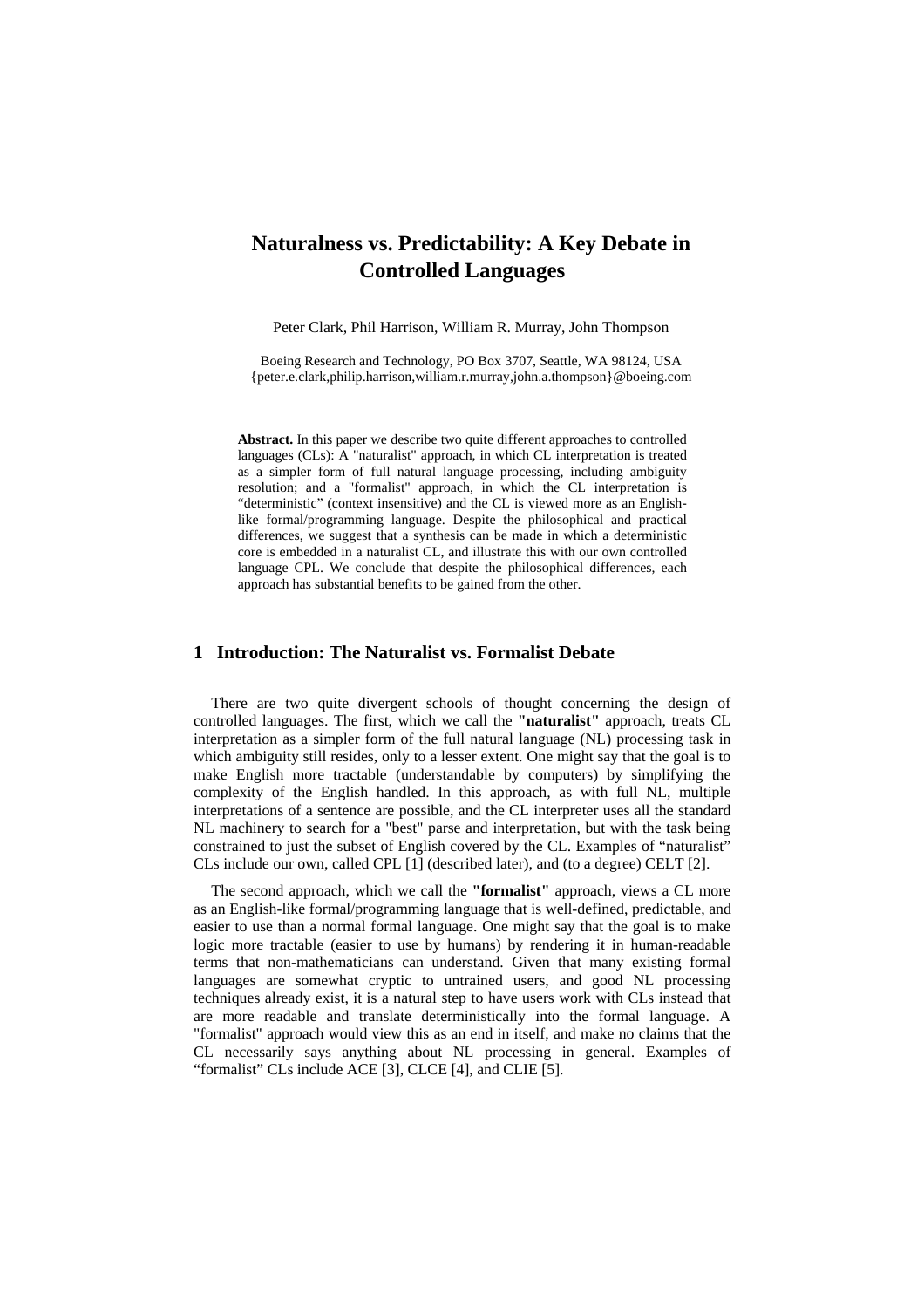Although it might seem that the "naturalist" and "formalist" approaches are two sides of the same coin, the underlying philosophies are quite different. A formalist approach eschews nondeterminism, requiring that the CL translates cleanly and predictably to a formal representation, i.e., there is only one acceptable parse and interpretation for any sentence, there is a single sense for each word (plus part of speech), and interpretation follows a logically defined path. In contrast, a naturalist approach attempts to do NL interpretation "in the small," making many disambiguation decisions heuristically (e.g., prepositional phrase attachment, semantic role labeling), and searching for an overall "best" interpretation. A naturalist might seek to gradually extend the CL with time, taking small steps towards fuller NL understanding, while a formalist might declare the CL complete once sufficient expressivity had been achieved.

These different approaches can produce quite different results. A naturalist CL may be more fluent/natural for the user, but also harder to control because the user cannot always predict the disambiguation decisions the system will make. Conversely, a formalist CL may be easier to control (once the user has learned the disambiguation rules), but may also be somewhat less natural to read and may require the user to understand more about the target representation language and ontology.

At Boeing we have been developing a controlled language called CPL (Computer-Processable Language) which clearly falls in the "naturalist" category. We have also created CPL-Lite, a more constrained version which (unlike CPL) is deterministic and falls into the "formalist" category. We now briefly describe these two languages and discuss the strengths and weaknesses of each. Finally, we suggest a way in which the dichotomy between these two rather different approaches might be resolved, and describe ongoing work at creating such a combination.

### **2. Two Controlled Language Variants**

#### **2.1 CPL - Computer-Processable Language**

CPL is a mature and extensive controlled language, used in several projects [1,6]. Briefly, CPL accepts three types of sentences: ground facts, questions, and rules. For ground facts, a basic CPL sentence takes one of three forms:

> "**There is|are** *NP*" *"NP verb [NP] [PP]\*" "NP* **is|are** *passive-verb [***by** *NP] [PP]\*"*

where *verb* can include auxiliaries and particles, and nouns in *NP*s can be modified by other nouns, prepositional phrases, and adjectives. For questions, CPL accepts five forms, the two main ones being "**What is** *NP***?**" and "**Is it true that** *Sentence***?**" For rules, CPL accepts an "**IF** *Sent [***AND** *Sent]\** **THEN** *Sent [***AND** *Sent]\**" form. Words outside the target ontology's lexicon can be used, in which case CPL uses WordNet and the target ontology's lexicon to find the closest concept to those words. Heuristic rules are used for PP attachment, word sense disambiguation, semantic role labeling, compound noun interpretation, metonymy resolution, and other language processing activities. Output is in a Prolog-like syntax, and the primary target ontology is UT Austin's Component Library [7], although others can be used also.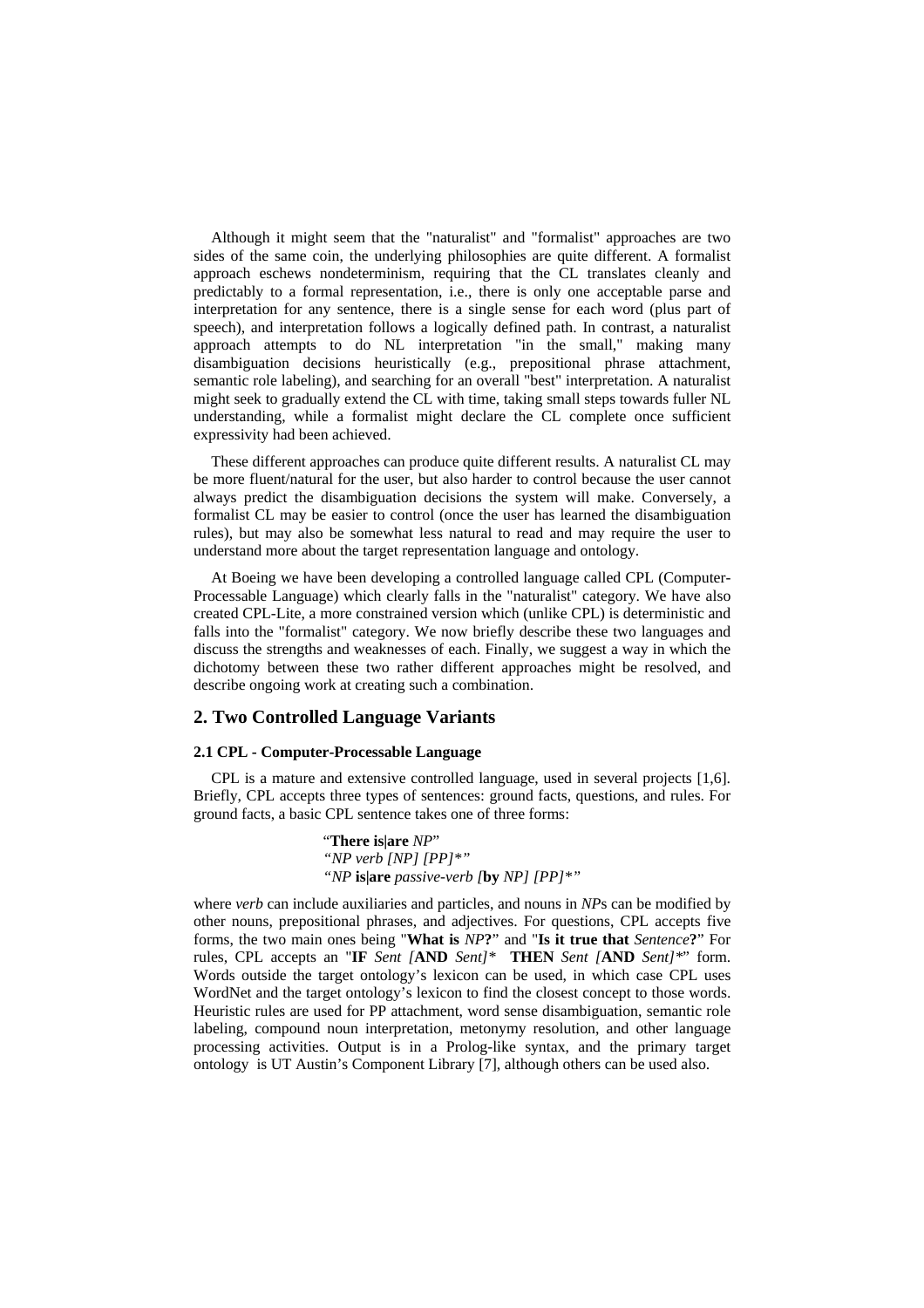## **2.2 CPL-Lite**

CPL-Lite was designed for a separate project called Mobius [8] to allow trained knowledge engineers, who understood the target knowledge base, to pose queries in a way that was controllable and also (reasonably) comprehensible to others. While CPL searches for the best interpretation, CPL-Lite is simpler and interpreted deterministically. Each CPL-Lite sentence corresponds to a single binary relation (i.e., slot, predicate) between two entities. Both the grammar and vocabulary are more restricted. For assertions, there are  $\sim$ 140 sentence patterns of three types (below), depending whether the relation appears in language as a noun, verb, or preposition:

"**A|An|The** *slot-noun* **of** *NP* **is** *NP|Adj* "

|                         | e.g., "A part of a car is an engine" for has-part $(x,y)$  |
|-------------------------|------------------------------------------------------------|
| "NP slot-verb NP"       | e.g., "A cell encloses ribosomes" for encloses $(x,y)$     |
| "NP is slot-prep $NP$ " | e.g., "The block is above the ground" for is-above $(x,y)$ |

where:

*slot-noun* is one of a fixed list of  $\sim$ 100 nouns denoting a relation (e.g., "part")  $slot\text{-}verb$  is one of a fixed list of  $\sim$ 20 verbs denoting a relation (e.g., "encloses") *slot-prep* is one of a fixed list of ~20 (possibly multiword) prepositions denoting a relation (e.g., "above", "in front of")

Thus these three sentence forms expand to a list of  $\sim$ 140 sentence patterns, 1 per relation, allowing any of the 140 predicates in the underlying ontology to be expressed unambiguously. *NP* is one of  $\sim 1000$  simple nouns (including a few compound nouns) that map directly to concept in the target ontology, i.e., is in the ontology's associated lexicon. Complex noun phrases are not allowed. In addition the sentence form "*NP verb [NP]*" is allowed, where *verb* is in the ontology's lexicon (mapping to an action/event concept), and with the interpretation that the first and second NP are always the agent and object of the verbal concept respectively, i.e., are interpreted as agent $(x,y)$  and object $(x,y)$ . Three question forms are also supported.

#### **3. Comparison, and the Naturalist vs. Formalist Tradeoff**

Interestingly, CPL-Lite has the same expressivity as CPL; it is just more verbose and restricted, and requires more knowledge of the vocabulary and structure of the target ontology. It is also more predictable: A knowledgeable user can enter a sentence and know exactly how it will be interpreted. In contrast, CPL is more fluent and tolerant of the user: it uses WordNet to "guess" meanings for unknown words, will use lexical and semantic knowledge to try and perform PP attachment and semantic role labeling correctly, and attempt to resolve metonymy. However, there is also a downside, namely CPL may not interpret the sentence in the way intended by the user, and it may not be obvious to him/her how to reformulate the CPL to correct the error (if indeed the user is aware of the misinterpretation).

As an example of CPL and the corresponding CPL-Lite (for the task of posing physics questions, performed in the AURA application [9]), consider the CPL:

A man drives a car along a road for 1 hour. The speed of the car is 30 km/h.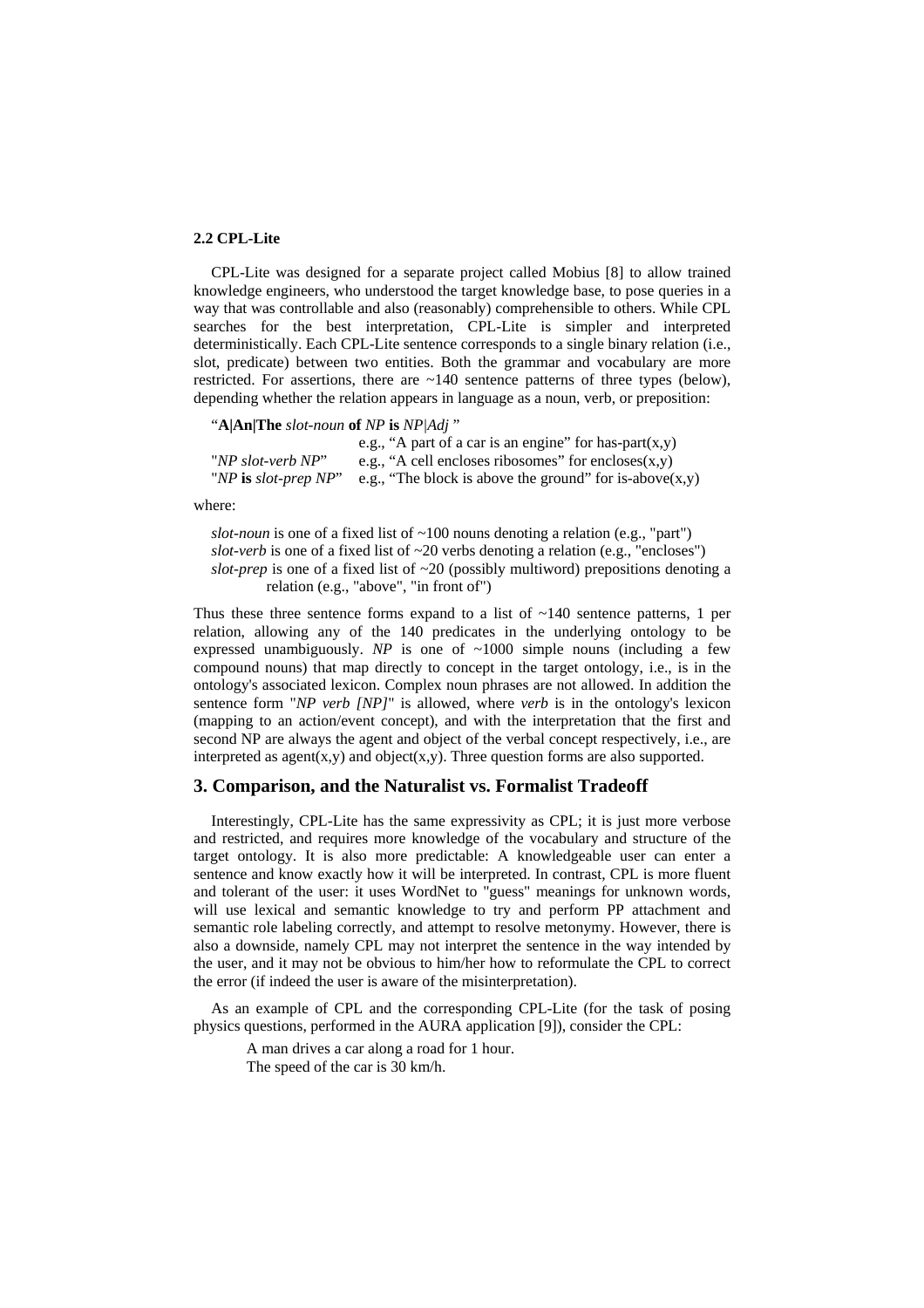CPL interprets "for" to here mean the predicate duration(), "along" to mean path(), and attaches both prepositional phrases in the first sentence to the verb ("drive"). In addition, the target ontology considers speeds as properties of events, not objects, and so CPL interprets the second sentence as metonymy for "The speed of the car's driving is 30 km/h" (i.e., it resolves the metonymy with respect to the target ontology). One can alternatively express the same knowledge in CPL-Lite as follows:

A person drives a vehicle. The path of the driving is a road. The duration of the driving is 1 hour. The speed of the driving is 30 km/h.

Here, the user has referred to "person" rather than "man" as "man" is not in the ontology's lexicon; has explicitly spelled out (the words corresponding to) the target predicates; has removed the PP attachment ambiguity; and has correctly attached the speed to the driving event (rather than the car) as required by the target ontology.

However, while the CPL is perhaps more fluent, we can also illustrate the downside of a naturalist approach. Consider the (hypothetical) case that the CPL interpreter misinterprets "for" as meaning beneficiary(x,y) in the CPL phrase "for 1 hour.". In this case, CPL's "smarts" have gone wrong, and the user is left either unaware of the error, or aware of it but unsure how to rephrase the sentence to correct the problem. To mitigate this problem, CPL paraphrases back its understanding in CPL-Lite and also as a graph so the user is aware of that understanding, and provides reformulation advice and a library of CPL examples to help the user reword if necessary. In general, "smart" software is a mixed blessing -- it can be very helpful, or frustrating to control, or both (e.g., consider automatic page layout or figure placement software). This is essentially the tradeoff that the naturalist vs. formalist approaches presents.

### **4. Synthesis: Combining the Two Approaches**

While it may seem that the underlying philosophies of the naturalist vs. formalist approaches are incompatible, there is a synthesis which we have made, namely to embed CPL-Lite as a deterministic core within CPL itself. In other words, within CPL, we have included the core set of 140 CPL-Lite sentence patterns described earlier whose interpretation is deterministic (i.e., context insensitive) and easily predicable. Given such a core, the user can work within it or beyond it to the extent that he/she feels comfortable, and can fall back on the core if the "smart" interpretation goes wrong. For example, should the CPL interpreter have misinterpreted "for" in "drives...for 1 hour" as beneficiary(x,y), the user can revert to CPL-Lite to make the desired relation explicit: "The duration of the driving is 1 hour", thus correcting the mistake. In this way, the user both has the flexibility to write in more fluent English, while also being able to resort to a more constrained form when necessary to control the interpretation.

We are currently finishing an evaluation of CPL, as embedded in the AURA system [9], in which the user's task is to take exam-style science questions, re-express them in CPL (including the deterministic CPL-Lite core), and pose them to a knowledge base for answering. While the data is still under analysis, one striking